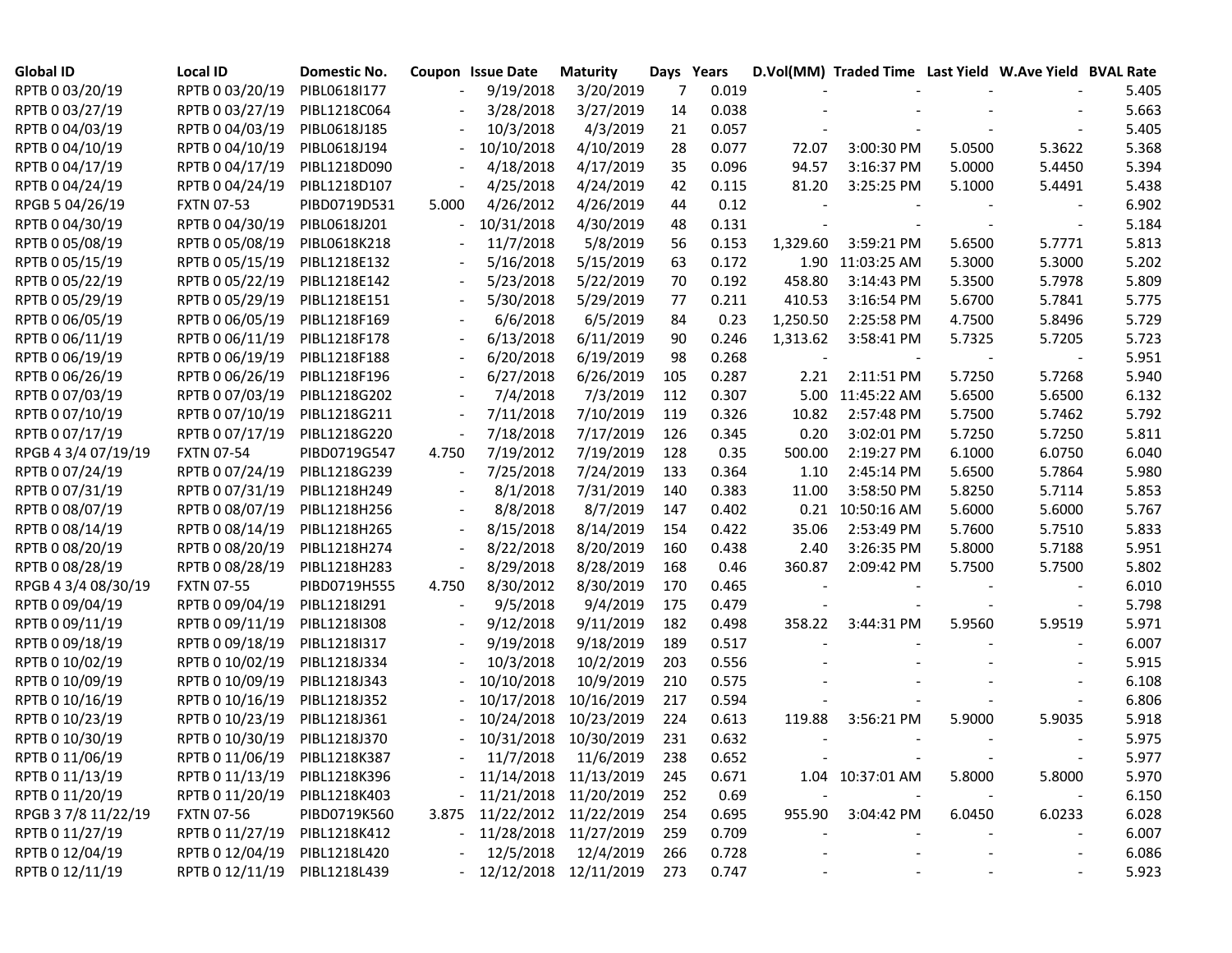| <b>Global ID</b>     | <b>Local ID</b>   | Domestic No. |                          | Coupon Issue Date | <b>Maturity</b>            | Days Years |       |        | D.Vol(MM) Traded Time Last Yield W.Ave Yield BVAL Rate |        |        |       |
|----------------------|-------------------|--------------|--------------------------|-------------------|----------------------------|------------|-------|--------|--------------------------------------------------------|--------|--------|-------|
| RPTB 0 01/08/20      | RPTB 0 01/08/20   | PIBL1219A019 |                          | 1/9/2019          | 1/8/2020                   | 301        | 0.824 | 2.50   | 2:42:11 PM                                             | 5.9250 | 5.9220 | 6.067 |
| RPGB 3 3/8 01/12/20  | <b>FXTN 03-22</b> | PIBD0320A229 | 3.375                    | 1/12/2017         | 1/12/2020                  | 305        | 0.835 | 5.40   | 3:06:30 PM                                             | 6.0500 | 6.0195 | 6.018 |
| RPTB 0 01/15/20      | RPTB 0 01/15/20   | PIBL1219A028 |                          | 1/16/2019         | 1/15/2020                  | 308        | 0.843 |        |                                                        |        |        | 6.093 |
| RPTB 0 01/22/20      | RPTB 0 01/22/20   | PIBL1219A037 |                          | 1/23/2019         | 1/22/2020                  | 315        | 0.862 |        | 2.18 10:17:27 AM                                       | 5.9350 | 5.9350 | 6.064 |
| RPTB 0 01/29/20      | RPTB 0 01/29/20   | PIBL1219A046 |                          | 1/30/2019         | 1/29/2020                  | 322        | 0.882 | 0.23   | 3:07:30 PM                                             | 6.1000 | 5.9410 | 5.948 |
| RPTB 0 02/05/20      | RPTB 0 02/05/20   | PIBL1219B054 |                          | 2/6/2019          | 2/5/2020                   | 329        | 0.901 | 21.44  | 10:03:33 AM                                            | 5.9350 | 5.9350 | 5.979 |
| RPTB 0 02/12/20      | RPTB 0 02/12/20   | PIBL1219B063 |                          | 2/13/2019         | 2/12/2020                  | 336        | 0.92  | 76.18  | 3:45:04 PM                                             | 5.9500 | 5.9918 | 5.993 |
| RPGB 7 3/4 02/18/20  | <b>FXTN 10-50</b> | PIBD1020B508 | 7.750                    | 2/18/2010         | 2/18/2020                  | 342        | 0.936 |        |                                                        |        |        | 5.961 |
| RPTB 0 02/19/20      | RPTB 0 02/19/20   | PIBL1219B072 | $\overline{\phantom{a}}$ | 2/20/2019         | 2/19/2020                  | 343        | 0.939 |        |                                                        |        |        | 5.960 |
| RPTB 0 03/11/20      | RPTB 0 03/11/20   | PIBL1219C106 |                          | 3/11/2019         | 3/11/2020                  | 364        | 0.997 | 585.00 | 3:44:23 PM                                             | 6.0250 | 6.0210 | 6.023 |
| RPGB 4 1/4 04/11/20  | RTB 03-08         | PIID0320D087 | 4.250                    | 4/11/2017         | 4/11/2020                  | 395        | 1.081 | 20.44  | 3:58:09 PM                                             | 6.0400 | 6.0333 | 6.022 |
| RPGB 7 1/4 08/19/20  | RTB 10-01         | PIID1020H015 | 7.250                    | 8/19/2010         | 8/19/2020                  | 525        | 1.437 |        |                                                        |        |        | 6.096 |
| RPGB 3 3/8 08/20/20  | <b>FXTN 05-73</b> | PIBD0520H735 | 3.375                    | 8/20/2015         | 8/20/2020                  | 526        | 1.44  |        |                                                        |        |        | 6.023 |
| RPGB 6 1/8 09/16/20  | <b>FXTN 10-51</b> | PIBD1020I510 | 6.125                    | 9/16/2010         | 9/16/2020                  | 553        | 1.514 |        |                                                        |        |        | 6.034 |
| RPGB 5 7/8 12/16/20  | <b>FXTN 10-52</b> | PIBD1020L525 | 5.875                    | 12/16/2010        | 12/16/2020                 | 644        | 1.763 |        |                                                        |        |        | 6.091 |
| RPGB 4 1/4 01/25/21  | <b>FXTN 03-23</b> | PIBD0321A236 | 4.250                    | 1/25/2018         | 1/25/2021                  | 684        | 1.873 |        |                                                        |        |        | 5.760 |
| RPGB 7 3/8 03/03/21  | RTB 10-02         | PIID1021C027 | 7.375                    | 3/3/2011          | 3/3/2021                   | 721        | 1.974 |        |                                                        |        |        | 5.786 |
| RPGB 3 1/2 03/20/21  | <b>FXTN 07-57</b> | PIBD0721C574 | 3.500                    | 3/20/2014         | 3/20/2021                  | 738        | 2.021 | 9.50   | 3:05:49 PM                                             | 6.1000 | 6.0526 | 5.854 |
| RPGB 6 1/2 04/28/21  | <b>FXTN 10-53</b> | PIBD1021D531 | 6.500                    | 4/28/2011         | 4/28/2021                  | 777        | 2.127 |        |                                                        |        |        | 6.255 |
| RPGB 4 7/8 06/13/21  | RTB 03-09         | PIID0321F092 | 4.875                    | 6/13/2018         | 6/13/2021                  | 823        | 2.253 | 20.57  | $3:11:10$ PM                                           | 5.9750 | 6.0137 | 5.907 |
| RPGB 5 3/4 10/20/21  | RTB 10-03         | PIID1021J039 | 5.750                    | 10/20/2011        | 10/20/2021                 | 952        | 2.606 |        |                                                        |        |        | 6.141 |
| RPGB 5 3/4 11/24/21  | <b>FXTN 10-55</b> | PIBD1021K551 | 5.750                    | 11/24/2011        | 11/24/2021                 | 987        | 2.702 |        | 22.53 11:26:13 AM                                      | 6.1200 | 6.1200 | 6.052 |
| RPGB 63/8 01/19/22   | <b>FXTN 10-54</b> | PIBD1022G545 | 6.375                    | 7/19/2011         | 1/19/2022 1043             |            | 2.856 |        | 0.57 10:36:36 AM                                       | 6.1250 | 6.1250 | 6.103 |
| RPGB 4 01/26/22      | <b>FXTN 05-74</b> | PIBD0522A747 | 4.000                    | 1/26/2017         | 1/26/2022 1050             |            | 2.875 | 20.21  | 3:23:54 PM                                             | 6.1000 | 6.0982 | 6.013 |
| RPGB 15 03/14/22     | <b>FXTN 20-02</b> | PIBD2022C021 | 15.000                   | 3/14/2002         | 3/14/2022 1097             |            | 3.003 |        |                                                        |        |        | 5.899 |
| RPGB 4 7/8 08/02/22  | <b>FXTN 10-56</b> | PIBD1022H562 | 4.875                    | 8/2/2012          | 8/2/2022 1238              |            | 3.389 |        |                                                        |        |        | 6.255 |
| RPGB 4 3/4 09/13/22  | <b>FXTN 10-57</b> | PIBD1022I570 | 4.750                    | 9/13/2012         | 9/13/2022 1280             |            | 3.504 |        |                                                        |        |        | 6.178 |
| RPGB 12 3/4 10/17/22 | <b>FXTN 20-03</b> | PIBD2022J033 | 12.750                   | 10/17/2002        | 10/17/2022 1314            |            | 3.598 |        |                                                        |        |        | 6.097 |
| RPGB 4 5/8 12/04/22  | RTB 05-11         | PIID0522L114 | 4.625                    | 12/4/2017         | 12/4/2022 1362             |            | 3.729 | 5.50   | 3:53:14 PM                                             | 6.0700 | 6.0700 | 6.083 |
| RPGB 4 12/06/22      | <b>FXTN 10-58</b> | PIBD1022L585 | 4.000                    | 12/6/2012         | 12/6/2022 1364             |            | 3.734 |        |                                                        |        |        | 6.088 |
| RPGB 13 02/20/23     | <b>FXTN 20-04</b> | PIBD2023B048 | 13.000                   | 2/20/2003         | 2/20/2023 1440             |            | 3.943 |        |                                                        |        |        | 6.140 |
| RPGB 5 1/2 03/08/23  | <b>FXTN 05-75</b> | PIBD0523C752 | 5.500                    | 3/8/2018          | 3/8/2023 1456              |            | 3.986 | 702.38 | 3:28:59 PM                                             | 6.0000 | 6.0909 | 6.030 |
| RPGB 3 1/2 04/21/23  | <b>FXTN 07-58</b> | PIBD0723D588 | 3.500                    | 4/21/2016         | 4/21/2023 1500             |            | 4.107 | 6.40   | 3:05:52 PM                                             | 6.1250 | 6.0703 | 6.279 |
| RPGB 11 7/8 05/29/23 | <b>FXTN 20-05</b> | PIBD2023E054 | 11.875                   | 5/29/2003         | 5/29/2023 1538             |            | 4.211 |        |                                                        |        |        | 6.271 |
| RPGB 3 1/4 08/15/23  | RTB 10-04         | PIID1023H046 | 3.250                    | 8/15/2013         | 8/15/2023 1616             |            | 4.424 | 149.03 | 3:59:26 PM                                             | 6.2000 | 6.3698 | 6.355 |
| RPGB 11 3/8 10/23/23 | <b>FXTN 20-06</b> | PIBD2023J068 | 11.375                   | 10/23/2003        | 10/23/2023 1685            |            | 4.613 |        |                                                        |        |        | 6.150 |
| RPGB 6 1/4 03/12/24  | RTB 05-12         | PIID0524C129 | 6.250                    | 3/12/2019         | 3/12/2024 1826             |            | 4.999 |        | 7,469.13 3:59:56 PM                                    | 6.2200 | 6.2106 | 6.215 |
| RPGB 4 1/2 04/20/24  | <b>FXTN 07-59</b> | PIBD0724D595 | 4.500                    | 4/20/2017         | 4/20/2024 1865             |            | 5.106 |        |                                                        |        |        | 6.052 |
| RPGB 12 3/8 06/03/24 | <b>FXTN 20-07</b> | PIBD2024F075 | 12.375                   | 6/3/2004          | 6/3/2024 1909              |            | 5.227 |        |                                                        |        |        | 6.091 |
| RPGB 12 7/8 08/05/24 | <b>FXTN 20-08</b> | PIBD2024H086 | 12.875                   | 8/5/2004          | 8/5/2024 1972              |            | 5.399 |        |                                                        |        |        | 6.186 |
| RPGB 4 1/8 08/20/24  | <b>FXTN 10-59</b> | PIBD1024H595 | 4.125                    | 8/20/2014         | 8/20/2024 1987             |            | 5.44  |        | 1.20 11:01:55 AM                                       | 6.1250 | 6.1250 | 6.219 |
| RPGB 13 3/4 11/11/24 | <b>FXTN 20-09</b> | PIBD2024K091 | 13.750                   |                   | 11/11/2004 11/11/2024 2070 |            | 5.667 |        |                                                        |        |        | 6.188 |